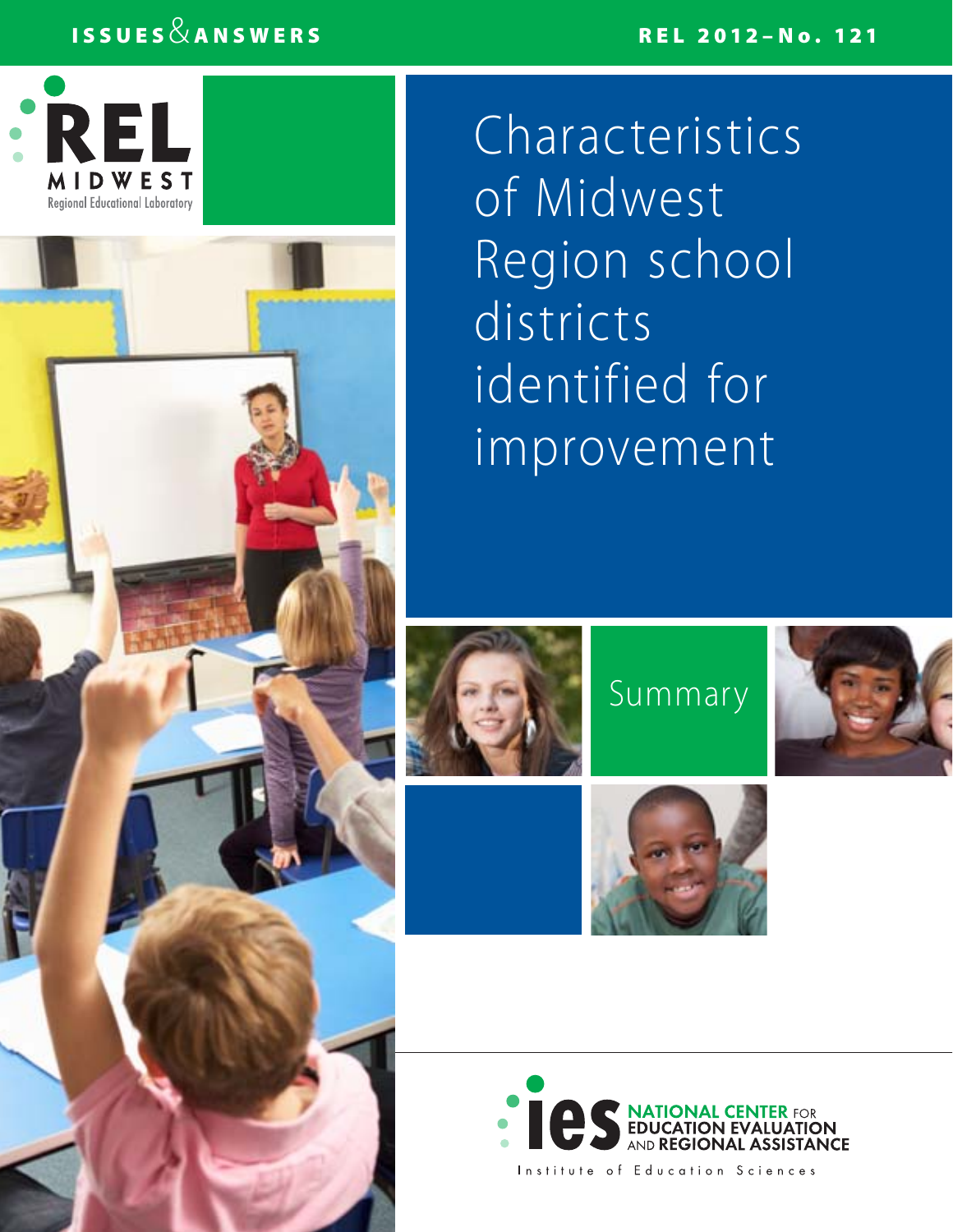



# Characteristics of Midwest Region school districts identified for improvement

Summary

**March 2012**

**Prepared by**

**Arie van der Ploeg Matthew Burke American Institutes for Research American Institutes for Research**

**American Institutes for Research American Institutes for Research**

**American Institutes for Research American Institutes for Research**

**Sara Wraight American Institutes for Research**

**Yinmei Wan Heather Norbury** 

**Alicia N. Garcia R. Dean Gerdeman**



Institute of Education Sciences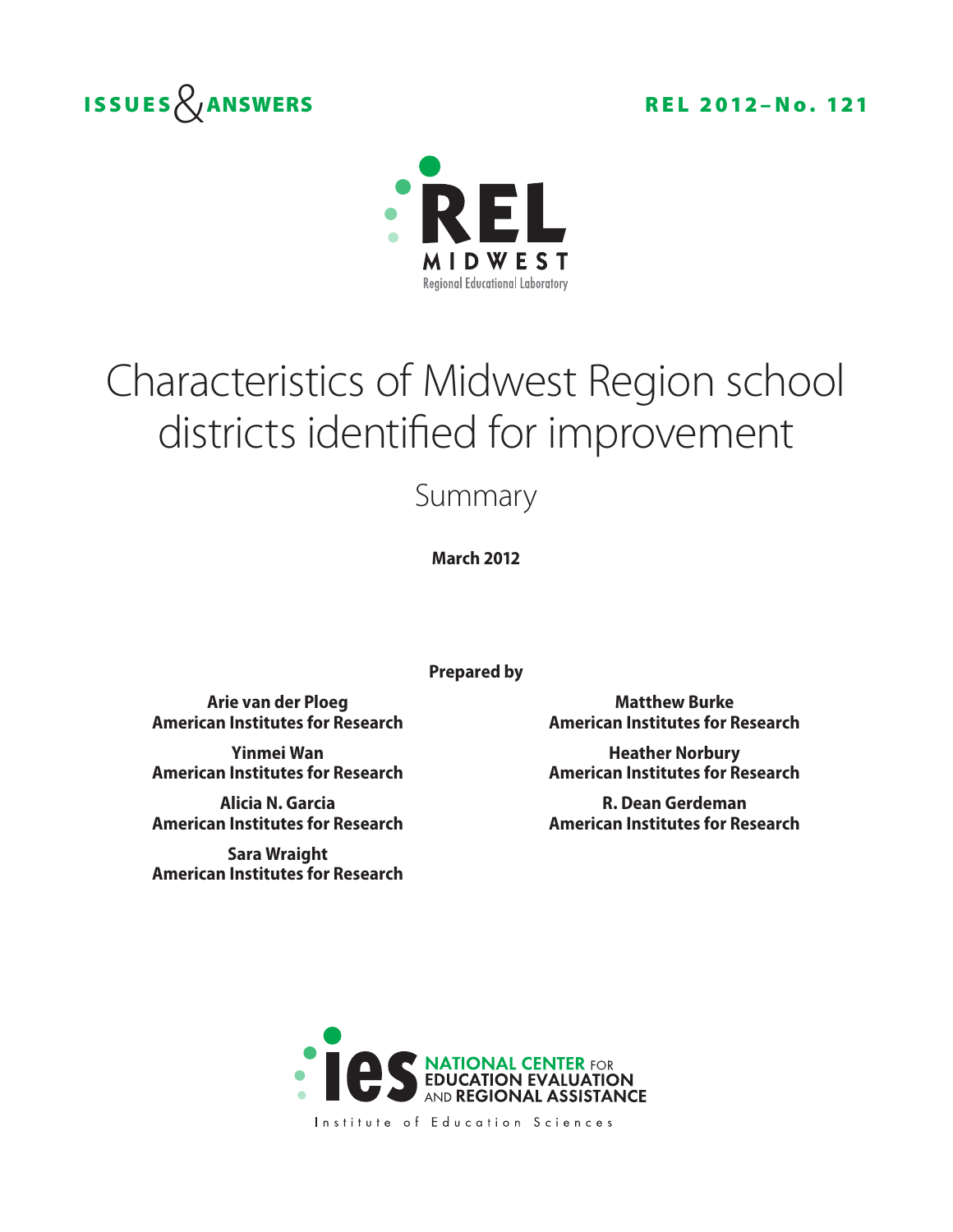

Issues & Answers is an ongoing series of reports from short-term Fast Response Projects conducted by the regional educational laboratories on current education issues of importance at local, state, and regional levels. Fast Response Project topics change to reflect new issues, as identified through lab outreach and requests for assistance from policymakers and educators at state and local levels and from communities, businesses, parents, families, and youth. All Issues & Answers reports meet Institute of Education Sciences standards for scientifically valid research.

#### March 2012

This report was prepared for the Institute of Education Sciences (IES) under Contract ED-06-CO-0019 by Regional Educational Laboratory Midwest administered by Learning Point Associates, an affiliate of the American Institutes for Research. The content of the publication does not necessarily reflect the views or policies of IES or the U.S. Department of Education nor does mention of trade names, commercial products, or organizations imply endorsement by the U.S. Government.

This report is in the public domain. While permission to reprint this publication is not necessary, it should be cited as:

van der Ploeg, A., Wan, Y., Garcia, A., Wraight, S., Burke, M., Norbury, H., and Gerdeman, D. (2012). *Characteristics of Midwest Region school districts identified for improvement.* (Issues & Answers Report, REL 2012–No. 121). Washington, DC: U.S. Department of Education, Institute of Education Sciences, National Center for Education Evaluation and Regional Assistance, Regional Educational Laboratory Midwest. Retrieved from http://ies.ed.gov/ncee/edlabs.

This report is available on the Regional Educational Laboratory website at http://ies.ed.gov/ncee/edlabs.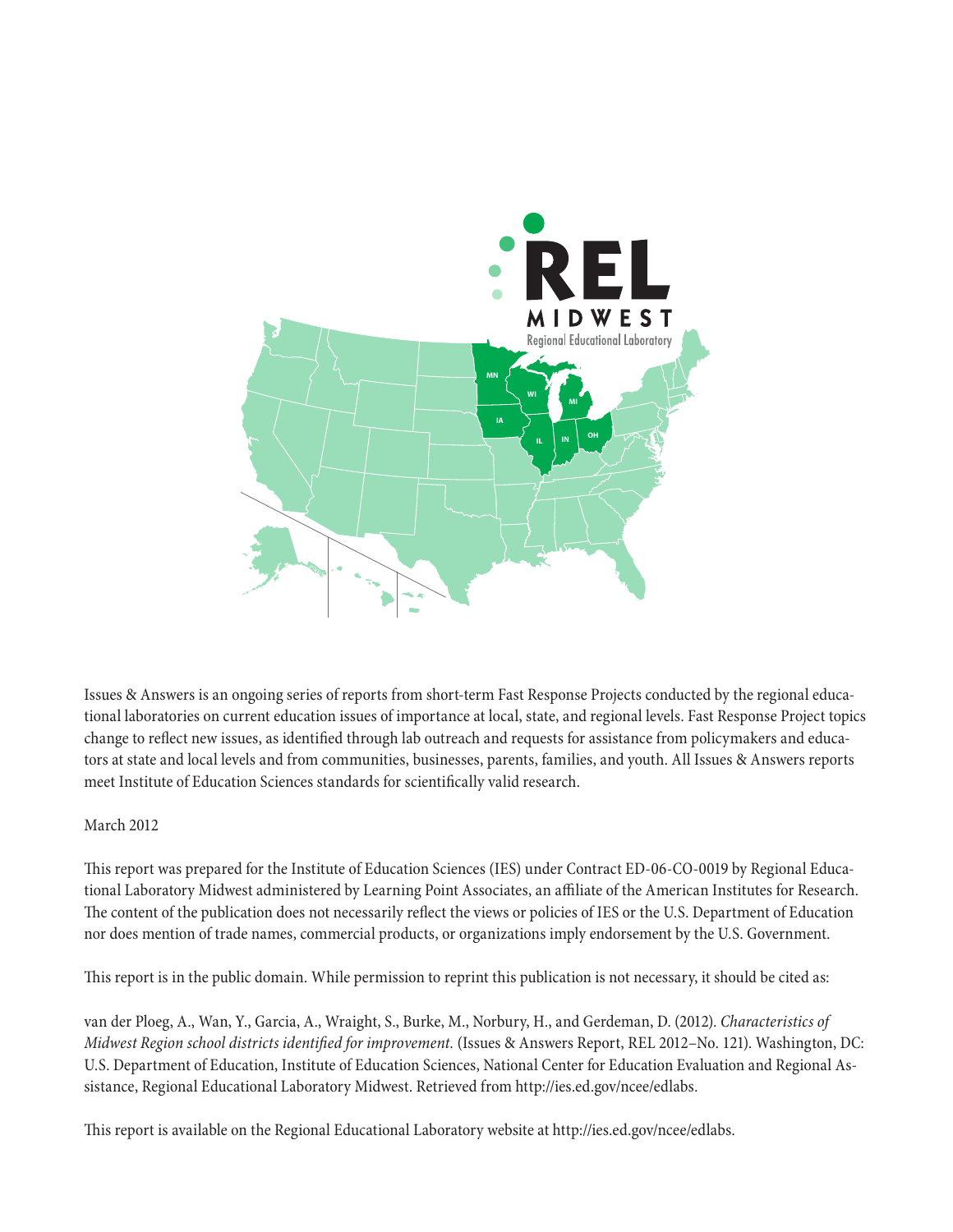#### **REL 2012–No. 121**

### *Summary*

# **Characteristics of Midwest Region school districts identified for improvement**

**This report presents statistical profiles for the Midwest Region states of school districts designated as "in improvement" for school year 2009/10 under accountability provisions of the No Child Left Behind Act of 2001 and compares the prevalence and characteristics of these districts and those of districts not in improvement. It also reports the prevalence of districts in need of improvement under three states' own accountability systems.**

Like other states across the country, the seven states in the Midwest Region (Illinois, Indiana, Iowa, Michigan, Minnesota, Ohio, and Wisconsin) have been striving to meet the performance targets established under the No Child Left Behind (NCLB) Act of 2001, the latest reauthorization of the Elementary and Secondary Education Act of 1965. Under the NCLB Act, districts are identified as "in improvement" and schools as "in need of improvement" after two successive years of not meeting adequate yearly progress performance targets. Districts in improvement or schools in need of improvement that receive Title I funds are subject to sanctions that range from providing supplemental services to students to restructuring schools.

The states vary in how they identify underperforming districts and schools using the NCLB

criteria. In addition, some states maintain their own parallel performance classification systems using state-defined criteria. This report responds to requests from policymakers and leaders in the Midwest Region for statistical profiles of districts in improvement within the region's states.

The report addresses three questions:

- What is the prevalence of districts in improvement in each Midwest Region state under the NCLB Act and under states' own accountability systems?
- How do district characteristics (size, locale, poverty, student race/ethnicity, students with special needs, expenditures, and revenue sources) compare for districts in improvement and not in improvement under the NCLB Act?
- Are districts' designations of in improvement consistent with their schools' designations as in need of improvement, and do districts and schools perform similarly on NCLB performance criteria?

These topics are investigated using publicly available data provided by state education agencies, the U.S. Department of Education (2010), and the U.S. Census Bureau (2009). The data are summarized to describe conditions at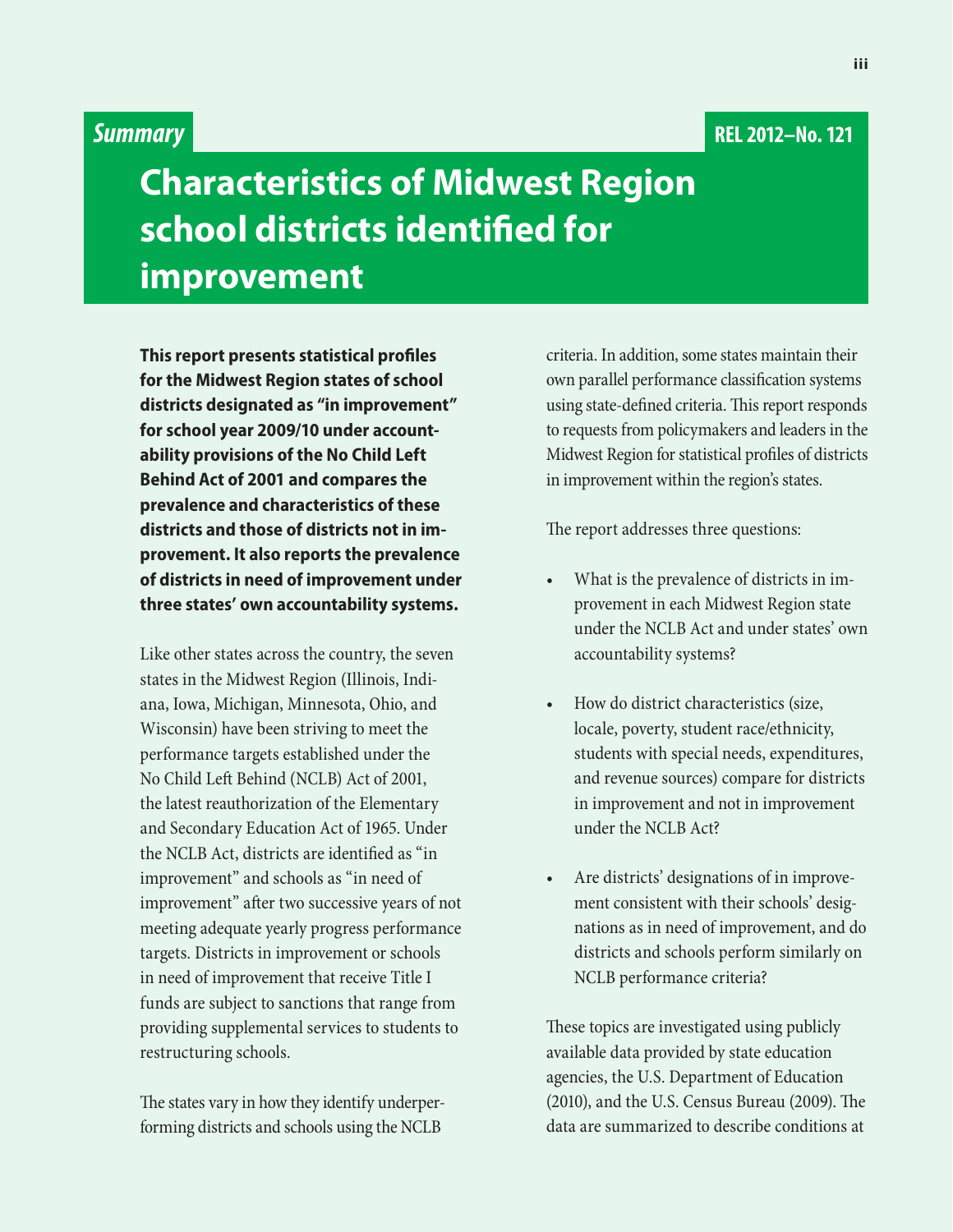the beginning of the 2009/10 school year. The following are key findings for each question.

On the prevalence of districts in improvement in each Midwest Region state under the NCLB Act:

- Most school districts (85 percent) in the seven states were not in improvement.
- States varied widely in how many districts were in improvement: Michigan had one district in improvement and Wisconsin had two, while Minnesota had more than half (51 percent) of its districts in improvement.
- The proportion of students enrolled in districts in improvement also varied widely, from 6 percent in Michigan to 81 percent in Minnesota.
- The largest school district in each state had been in improvement for several years, with some districts in improvement for as long as six years.

In states with their own accountability systems, the state systems identified additional districts in need of support. For example, Indiana's own system identified 100 districts for improvement that were not identified under the federal system.

On a comparison of districts in improvement and those not in improvement:

Rural districts account for half the districts (52 percent) in these seven states, but few rural districts were in improvement (7 percent).

- • Except in Michigan and Wisconsin, the median percentage of White students was 60–90 percent in districts in improvement but exceeded 90 percent in districts not in improvement.
- The median percentage of students with disabilities varied little across states or between districts in improvement and districts not in improvement.
- In six states, the median per student expenditure was higher in districts in improvement than in districts not in improvement.
- In each state, the median percentage of funding from federal sources was higher in districts in improvement than in districts not in improvement; the median percentage of funding from local sources was lower in districts in improvement in all states except Minnesota.

On the consistency of district and school accountability designations:

- Slightly more than a quarter of districts in improvement included no schools in improvement, and slightly less than a quarter of districts not in improvement included schools in improvement.
- The academic performance of students with disabilities contributed most frequently to differences in adequate yearly progress determinations between districts and their schools. In more racially/ethnically diverse districts, the performance of minority students also contributed to these differences.